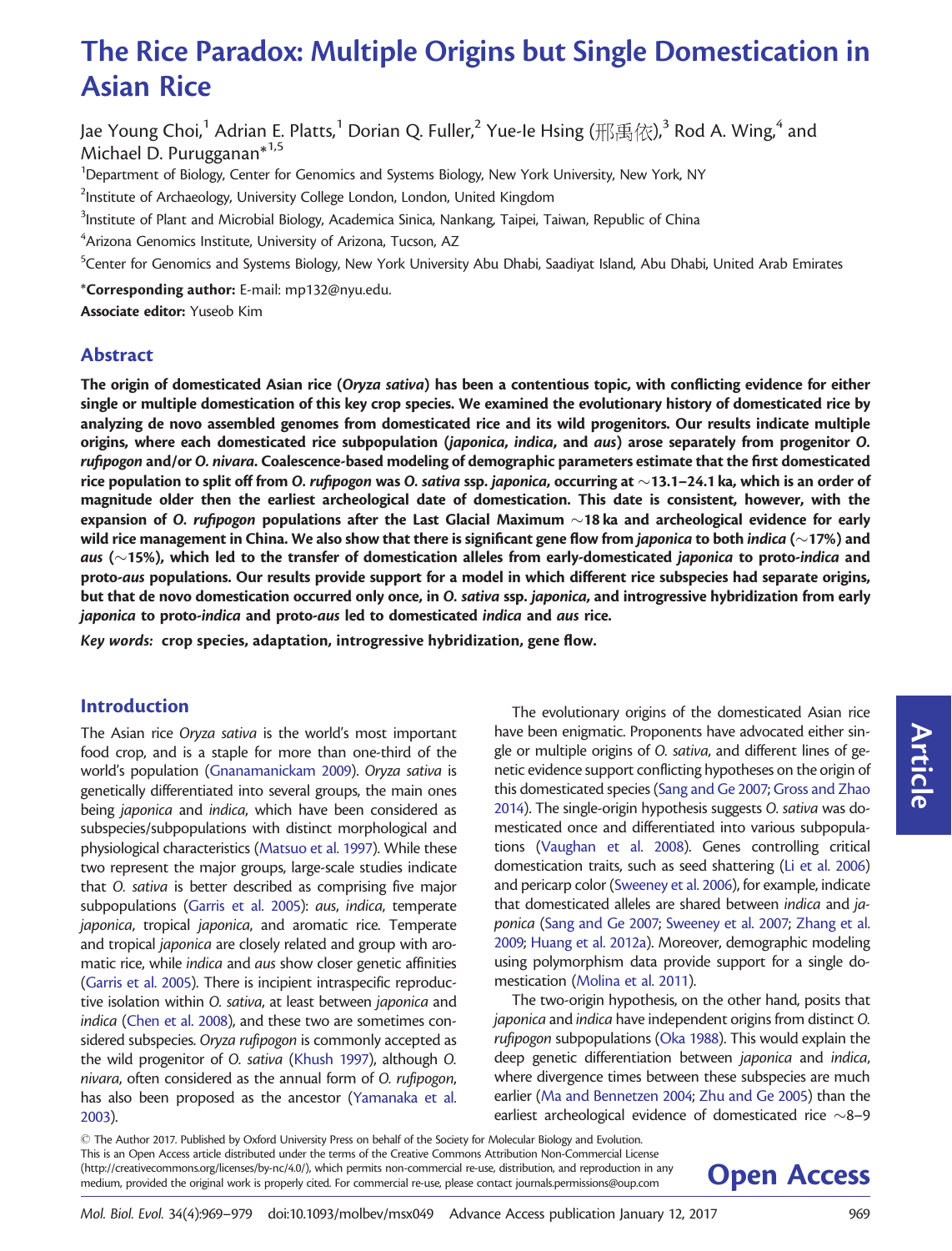thousand years ago [ka] ([Fuller et al. 2010](#page-9-0)). In addition, genome-wide data shows japonica and indica clustering with different O. rufipogon accessions and not with each other ([Second 1982;](#page-9-0) [Cheng et al. 2003](#page-8-0); [Londo et al. 2006;](#page-9-0) [Huang](#page-9-0) [et al. 2012a](#page-9-0); [Yang et al. 2012\)](#page-10-0). A recent study [\(Civ](#page-8-0)áň [et al.](#page-8-0) [2015\)](#page-8-0) even suggests a multiple-origin model hypothesizing japonica, indica, and aus having three separate origins with independent domestications [but see [Huang and Han](#page-9-0) [\(2015\)](#page-9-0)].

How can one resolve these conflicting lines of evidence that point to disparate evolutionary models for the origin of rice? To address this question, we conducted phylogenomic analyses and demographic modeling using high-quality whole genome sequence data from various subspecies of O. sativa and its wild progenitors O. rufipogon and O. nivara. Whole genome sequences allow for population genomic inference even from a single representative of each species/subspecies, since unlinked genomic regions have independent coalescent histories; therefore, genome-wide analysis of single genomes can provide species-wide population genetic information ([Gronau et al. 2011\)](#page-9-0).

We show that rice subspecies *japonica* and *indica*, as well as aus, are derived from genetically distinct lineages of O. rufipogon and/or O. nivara, originating prior to rice domestication. We also show significant gene flow from japonica to indica and aus lineages, consistent with previous studies that show the transfer of domestication alleles into indica from japonica ([Huang et al. 2012a](#page-9-0)). Our results suggest that modern Asian rice subspecies or subpopulations originated from multiple and distinct wild rice populations. However, de novo domestication occurred only once, in japonica, and the domestication of indica and aus arose from gene flow from this early japonica domestication that introduced domestication alleles into a proto-indica population.

# Results

We generated a multi-genome alignment of Asian rice (japonica, indica, and aus), the wild progenitors (O. rufipogon and O. nivara), and an outgroup species (O. punctata); the japonica genome was used as a reference. For most pairwise genome alignments, an average 74% of a genomes' sequence aligned with japonica (see [supplementary table S1,](http://mbe.oxfordjournals.org/lookup/suppl/doi:10.1093/molbev/msx049/-/DC1) [Supplementary Material](http://mbe.oxfordjournals.org/lookup/suppl/doi:10.1093/molbev/msx049/-/DC1) online). Oryza punctata, however, had 37% of its sequence aligned to the japonica genome. We focused our analysis on orthologous regions from the six key species/subspecies (japonica, aus, indica, O. rufipogon, O. nivara, and O. punctata). For demography analysis, we excluded O. punctata due to its evolutionary divergence. For gene topology analysis,  $\sim$  19,000 genes were analyzed depending on the cultivar genome that was being compared (see [supplementary table S2,](http://mbe.oxfordjournals.org/lookup/suppl/doi:10.1093/molbev/msx049/-/DC1) [Supplementary Material](http://mbe.oxfordjournals.org/lookup/suppl/doi:10.1093/molbev/msx049/-/DC1) online). For demographic modeling, there were 1,183 regions with sizes of 1-kb that matched our neutral criteria.

# Estimating the Species Tree

Initially, we inferred the species phylogeny for domesticated and wild rice by reconstructing the genome-wide phylogenetic tree. Using the O. punctata genome as an outgroup a

maximum-likelihood based phylogenetic tree was reconstructed using 4,477,815 4-fold degenerate sites [\(fig. 1\)](#page-2-0). Bootstrap support for all internal nodes were 100%, and japonica was monophyletic with O. rufipogon while aus and indica formed a monophyletic group with O. nivara.

These results are concordant with the major population relationships determined using genome-wide polymorphism datasets [\(Garris et al. 2005;](#page-9-0) [McNally et al. 2009;](#page-9-0) [Xu et al. 2011\)](#page-10-0). Interestingly, analysis of aus, indica, and O. nivara indicated that O. nivara was more closely related to aus than to indica. This suggested that aus evolved from O. nivara, while indica originated earlier from either O. nivara, or a separate, genetically distinct O. rufipogon or O. nivara population. It is also possible that aus and indica have a common origin but aus was extensively backcrossed to an ancestral O. nivara. It should be noted that while the wild rice genome sequences used in this study are representative of each of the wild rice species, they might not necessarily represent the direct wild progenitor populations for domesticated rice. Nevertheless, our proposed species topology for the Asian rice complex suggests all three domesticated rice originated from two or three independent populations.

# Inference of Admixture and Incomplete Lineage Sorting

Although the genome-wide species phylogeny supported a single topology ([fig. 1\)](#page-2-0), rarely will the entire genome reflect a single topology, as incomplete lineage sorting and gene flow can distort the underlying species tree [\(Degnan and](#page-9-0) [Rosenberg 2009](#page-9-0)). To examine the degree of admixture and incomplete lineage sorting, we looked at each gene topology and compared it to the species tree. Proportion of genes that support the minor topologies can estimate the proportion of admixture and incomplete lineage sorting across the genomes ([Pollard et al. 2006](#page-9-0); see Materials and Method for brief discussion).

Approximately, unbiased (AU) tests [\(Shimodaira 2002](#page-10-0)) were conducted for each gene to test for significant support of either the species tree (major topology) or the two minor tree topologies. Results are shown for tests involving japonica, indica<sub>IR64</sub>, aus<sub>D1123</sub>, O. nivara, and O. rufipogon [\(table 1](#page-3-0)) but results from the full combination of comparisons are listed in the [supplementary table S3,](http://mbe.oxfordjournals.org/lookup/suppl/doi:10.1093/molbev/msx049/-/DC1) [Supplementary Material](http://mbe.oxfordjournals.org/lookup/suppl/doi:10.1093/molbev/msx049/-/DC1) online.

Comparing O. nivara and O. rufipogon to a domesticated rice sample, most of the genes significant after the AU test supported a major topology that was concordant with the genome-wide species phylogeny [\(fig. 1](#page-2-0)). Specifically, more then 80% of the genes supported the topology grouping japonica with O. rufipogon while more then 55% of the genes supported the topology grouping O. nivara with either aus/ indica. For aus and indica, however, the bootstrap confidence interval for the two minor topologies (minor topology  $1 = ($ [aus/indica, O. rufipogon], O. nivara) vs. minor topology  $2 = ([0. rufipogon, 0. nivara], aus/index)$  did not overlap with each other. The topology grouping aus or indica with O. rufipogon had support from significantly greater number of genes (aus had 28.6% [27.1–30.1%] of genes supporting minor topology 1 vs. 6.3% [5.5–7.1%] of genes supporting minor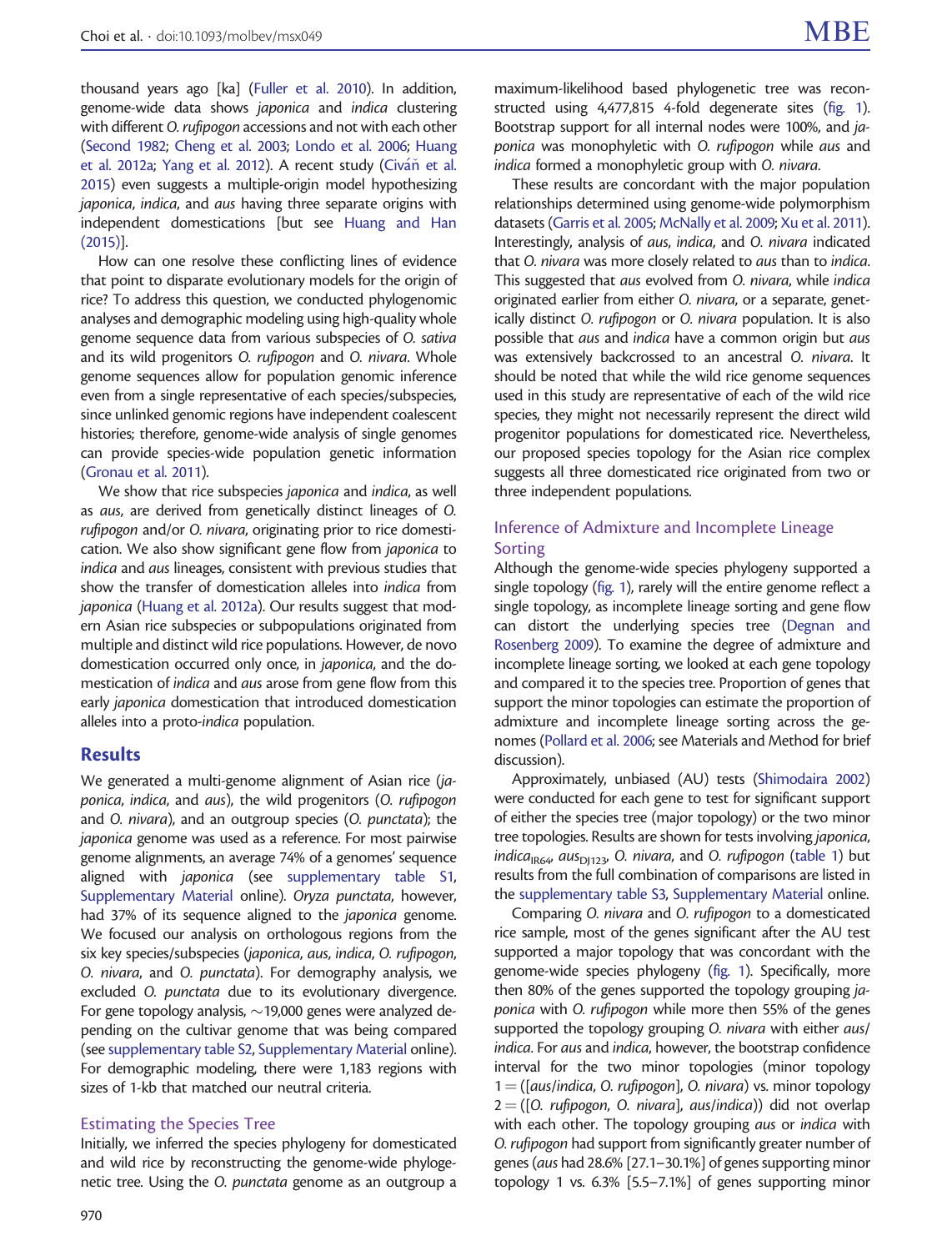<span id="page-2-0"></span>

FIG. 1. Species phylogeny for the Asian rice complex. Oryza punctata genome was used for rooting the tree but omitted from figure due to its evolutionary distance. Scale bar length represents number of substitutions per site. All nodes had 100% bootstrap support and were thus omitted from labeling. The phylogenetic tree had a log-likelihood (lnL) of –8,171,522.67.

topology 2; and indica had 33.0% [31.6–34.3%] of genes supporting minor topology 1 vs. 10.1% [9.2–11.0%] of genes supporting minor topology 2). Although this suggested potential gene flow between aus/indica with O. rufipogon it is more likely due to indirect evolutionary effects from japonica and O. rufipogon sharing a common ancestor, and the strong japonica originating gene flow (see below, ABBA-BABA test, and G-PhoCS results).

Gene topologies involving indica, aus, and O. nivara were consistent with our species topology, where 58.8% of the genes with significant AU test supported monophyly between aus and O. nivara. Between the two minor topologies, however, a significantly higher number of genes supported the topology grouping aus and indica together (22.9% [21.7– 24.1%] of genes supported ([aus, indica], O. nivara) topology vs. 18.2% [17.1–19.3%] of genes supported ([indica, O. nivara], aus) topology), suggesting potential gene flow between aus and indica.

Topology tests comparing japonica and aus/indica with a wild rice were then conducted to test possible introgressions involving japonica. Consistent with previous results, more then 60% of the genes supported a major topology that was concordant with the species phylogeny. However, for all comparisons the two minor topologies were not represented by an equal number of genes. Specifically, the topology that grouped aus/indica with japonica had significantly greater number of gene support. These results suggested significant gene flow between domesticated japonica and aus/ indica.

We then conducted the ABBA-BABA test [\(Green et al.](#page-9-0) [2010;](#page-9-0) [Durand et al. 2011;](#page-9-0) see Materials and Method for brief discussion of method) to differentiate admixture between

populations from incomplete lineage sorting. ABBA-BABA tests with Z-scores greater than  $|3.9|$  are shown in [table 2](#page-3-0) (see [supplementary table S4](http://mbe.oxfordjournals.org/lookup/suppl/doi:10.1093/molbev/msx049/-/DC1), [Supplementary Material](http://mbe.oxfordjournals.org/lookup/suppl/doi:10.1093/molbev/msx049/-/DC1) online, for full results). Consistent with the gene topology results, there was significant evidence of gene flow between japonica and either indica or aus. Also concordant with the topology test results, O. rufipogon was the only wild progenitor to show significant evidence of gene flow to both aus cultivars and  $indica_{93-11}$ . However, we note this may be an artifact arising from japonica and O. rufipogon sharing a common ancestor, and the strong signal of gene flow associated with japonica. In contrast to the topology test results, no admixture was detected among aus, indica, and O. nivara.

The methods used so far were able to detect admixture between the domesticated rice genomes, but the direction of introgression could not be determined. To characterize the source and recipient genomes involved in the introgression a five-taxon based phylogenetic test called  $D_{FOM}$  [\(Pease and](#page-9-0) [Hahn 2015](#page-9-0); see Materials and Method for brief discussion of method) was conducted. An extension of the ABBA-BABA test, the  $D_{FOL}$  test analyzes a five-taxon phylogenetic tree with P1, P2, P3, P4, and O lineages (where P1 and P2 are monophyletic with each other; P3 and P4 are monophyletic with each other; and O represents the outgroup). Results from the  $D_{FOM}$  test indicated a complex history of admixture between japonica and aus/indica, where the signs  $(+, -, 0)$ from the four  $D_{FOM}$  statistics [\(table 3](#page-4-0) and [supplementary](http://mbe.oxfordjournals.org/lookup/suppl/doi:10.1093/molbev/msx049/-/DC1) [table S5](http://mbe.oxfordjournals.org/lookup/suppl/doi:10.1093/molbev/msx049/-/DC1), [Supplementary Material](http://mbe.oxfordjournals.org/lookup/suppl/doi:10.1093/molbev/msx049/-/DC1) online) were not compatible with any of the unidirectional gene flow scenarios (see [supplementary table S6](http://mbe.oxfordjournals.org/lookup/suppl/doi:10.1093/molbev/msx049/-/DC1), [Supplementary Material](http://mbe.oxfordjournals.org/lookup/suppl/doi:10.1093/molbev/msx049/-/DC1) online). However, a recent study by [Schumer et al. \(2016\)](#page-9-0) have shown that a pattern such as  $(++--)$  for the four D<sub>FOIL</sub> components can occur when there is bidirectional gene flow from two terminal lineages (specifically between P2 and P3; and in our case between japonica and aus/indica). Thus, the admixture history between the domesticated rice samples was most consistent with bidirectional gene flow between japonica and aus/indica genomes.

# The Demographic Model for Asian Rice

To model demographic parameters in domesticated and wild Asian rice, we used the Bayesian coalescence-based program G-PhoCS [\(Gronau et al. 2011](#page-9-0)). To model gene flow between populations, migration bands were fitted to allow bidirectional gene flow between two current populations. All 20 pairwise migration rate comparisons are shown in the [supple](http://mbe.oxfordjournals.org/lookup/suppl/doi:10.1093/molbev/msx049/-/DC1) [mentary figure S1](http://mbe.oxfordjournals.org/lookup/suppl/doi:10.1093/molbev/msx049/-/DC1), [Supplementary Material](http://mbe.oxfordjournals.org/lookup/suppl/doi:10.1093/molbev/msx049/-/DC1) online. Consistent with genome-wide topology and ABBA-BABA tests, significant evidence of gene flows were detected between japonica and *indica/aus*. Further, consistent with the  $D_{FOL}$  results all gene flow between japonica and indica/aus were bidirectional. High levels of gene flow were also detected between indica and aus; however, its 95% HPD overlapped with zero. There was also unexpected evidence of gene flow between O. nivara and japonica; this estimated migration rate was highest among all significant migration rates, but it also had a large 95% HPD interval.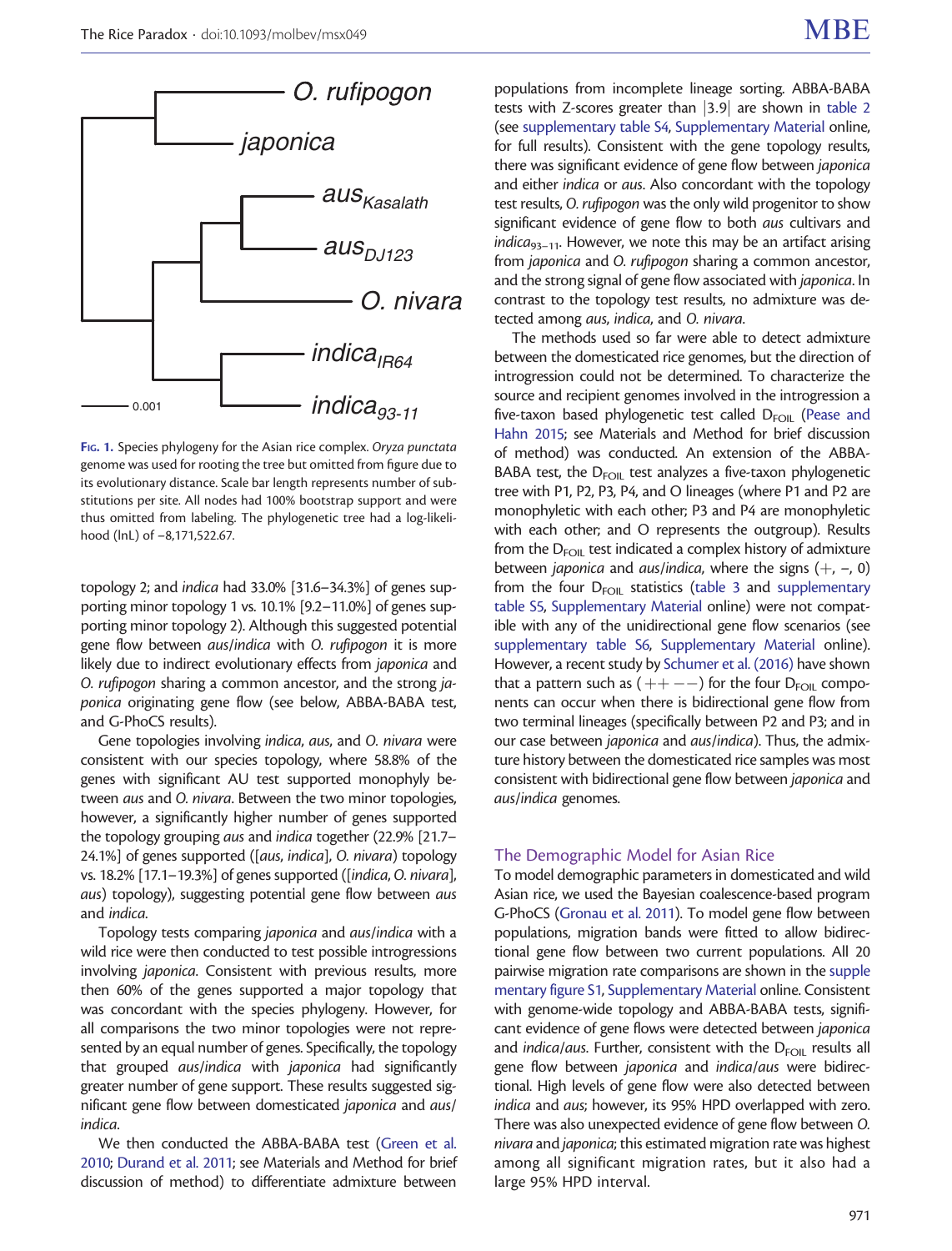#### <span id="page-3-0"></span>Table 1. Four-Taxon Topology Test.

2562 (59.9% [58.4–61.3%])

| Major Topology                                                  | <b>Minor Topologies</b>               |                                       |  |  |  |  |  |
|-----------------------------------------------------------------|---------------------------------------|---------------------------------------|--|--|--|--|--|
| Topologies Testing the Origin Of Domesticated Rice              |                                       |                                       |  |  |  |  |  |
| ([japonica, O. rufipogon], O. nivara)                           | ([japonica, O. nivara], O. rufipogon) | ([O. nivara, O. rufipogon], japonica) |  |  |  |  |  |
| 5409 (85.1% [84.3-86.0%])                                       | 497 (7.8% [7.2-8.5%])                 | 446 (7.0% [6.4-7.7%])                 |  |  |  |  |  |
| ([aus, O. nivara], O. rufipogon)                                | ([aus, O. rufipogon], O. nivara)      | ([O. nivara, O. rufipogon], aus)      |  |  |  |  |  |
| 2214 (65.0% [63.4-66.6%])                                       | 975(28.6% [27.1-30.1%])               | 215 (6.3% [5.5-7.1%])                 |  |  |  |  |  |
| ([indica, O. nivara], O. rufipogon)                             | ([indica, O. rufipogon], O. nivara)   | ([O. nivara, O. rufipogon], indica)   |  |  |  |  |  |
| 2499 (56.9% [55.5-58.4%])                                       | 1447 (33.0% [31.6-34.3%])             | 444 (10.1% [9.2-11.0%])               |  |  |  |  |  |
| Topology Testing the Relationship Between aus and indica        |                                       |                                       |  |  |  |  |  |
| ([aus, O. nivara], indica)                                      | ([aus,indica], O. nivara)             | ([indica, O. nivara], aus)            |  |  |  |  |  |
| 2854 (58.8% [57.4-60.3%])                                       | 1113 (22.9% [21.7-24.1%])             | 883 (18.2% [17.1-19.3%])              |  |  |  |  |  |
| Topologies Testing the Relationship Between aus and japonica    |                                       |                                       |  |  |  |  |  |
| ([japonica, O. rufipogon], aus)                                 | ([japonica,aus], O. rufipogon)        | ([aus,O. rufipogon],japonica)         |  |  |  |  |  |
| 4887 (77.4% [76.4-78.4%])                                       | 972 (15.4% [14.5-16.3%])              | 451 (7.1% [6.5-7.8%])                 |  |  |  |  |  |
| ([aus, O. nivara], japonica)                                    | ([japonica,aus],O. nivara)            | ([japonica, O. nivara], aus) 535      |  |  |  |  |  |
| 3062 (67.1% [65.8-68.5%])                                       | 965 (21.1% [20.0-22.4%])              | $(11.7\%$ [10.8-12.7%])               |  |  |  |  |  |
| Topologies Testing the Relationship Between indica and japonica |                                       |                                       |  |  |  |  |  |
| ([japonica, O. rufipogon], indica)                              | ([japonica,indica], O. rufipogon)     | ([indica, O. rufipogon], japonica)    |  |  |  |  |  |
| 4932 (77.9% [76.9-79.0%])                                       | 947 (15.0% [14.1-15.8%])              | 450 (7.1% [6.5-7.8%])                 |  |  |  |  |  |
| ([indica,0. nivara],japonica)                                   | ([japonica,indica],O. nivara)         | ([japonica, O. nivara], indica)       |  |  |  |  |  |

NOTE.—Total number of gene trees significantly supporting a topology after the Approximately Unbiased (AU) test. Numbers in parenthesis represent percentage with 95% bootstrap confidence interval indicated in square brackets. Oryza punctata was used as outgroup for all topology tests.

1025 (23.9% [22.7–25.2%])

Table 2. Significant ABBA-BABA Test for Four Populations (P1, P2, P3, O).

| <b>P1</b>                      | P <sub>2</sub>              | P <sub>3</sub>          | <sup>a</sup> ABBA sites | <sup>a</sup> BABA sites | D ( $\pm$ SE)   | <sup>b</sup> Z-score |
|--------------------------------|-----------------------------|-------------------------|-------------------------|-------------------------|-----------------|----------------------|
| Gene Flow with <i>japonica</i> |                             |                         |                         |                         |                 |                      |
| O. nivara                      | aug <sub>D1123</sub>        | japonica                | 65702                   | 27461                   | $0.41 \pm 0.07$ | 6.15                 |
| O. nivara                      | aus <sub>Kasalath</sub>     | japonica                | 60243                   | 24190                   | $0.43 \pm 0.05$ | 8.28                 |
| O. nivara                      | indica <sub>IR64</sub>      | japonica                | 71212                   | 36520                   | $0.32 \pm 0.05$ | 5.86                 |
| O. nivara                      | indica <sub>93-11</sub>     | japonica                | 79451                   | 32779                   | $0.42 \pm 0.05$ | 9.14                 |
| <b>Gene Flow with indica</b>   |                             |                         |                         |                         |                 |                      |
| O. rufipogon                   | japonica                    | indica <sub>IR64</sub>  | 55955                   | 31426                   | $0.28 \pm 0.05$ | 5.80                 |
| O. rufipogon                   | japonica                    | indica <sub>93-11</sub> | 58892                   | 30055                   | $0.32 \pm 0.04$ | 7.66                 |
| <b>Gene Flow with aus</b>      |                             |                         |                         |                         |                 |                      |
| O. rufipogon                   | japonica                    | aus <sub>Kasalath</sub> | 52744                   | 29107                   | $0.29 \pm 0.05$ | 6.38                 |
| O. rufipogon                   | japonica                    | aug <sub>D1123</sub>    | 55873                   | 31422                   | $0.28 \pm 0.05$ | 5.43                 |
| Gene Flow with O. rufipogon    |                             |                         |                         |                         |                 |                      |
| O. nivara                      | $\text{aus}_{\text{D}1123}$ | O. rufipogon            | 54327                   | 32606                   | $0.25 \pm 0.05$ | 4.71                 |
| O. nivara                      | aus <sub>Kasalath</sub>     | O. rufipogon            | 50974                   | 29685                   | $0.26 \pm 0.06$ | 4.52                 |
| O. nivara                      | indica <sub>93-11</sub>     | O. rufipogon            | 65547                   | 39474                   | $0.25 \pm 0.05$ | 5.00                 |

NOTE.—The ABBA-BABA test examines possible admixture between P3 lineage and P1 or P2 lineage. The O. punctata genome was used as the outgroup genome (O). <sup>a</sup>Number of sites with allele conformations ABBA or BABA for 4 populations in order of P1, P2, P3, and O.

 $^{\rm b}$ Z-score higher then 3.9 (P  $<$  0.0001) are shown.

Using these initial results, we analyzed a multi-migration model that included all significant gene flows. As evidence for gene flow between indica and aus were not significant, two migration models were examined–with and without the indica-aus migration band (see [supplementary fig. S2,](http://mbe.oxfordjournals.org/lookup/suppl/doi:10.1093/molbev/msx049/-/DC1) [Supplementary Material](http://mbe.oxfordjournals.org/lookup/suppl/doi:10.1093/molbev/msx049/-/DC1) online). Results showed that in both models, the O. nivara to japonica gene flow was no longer significant, while the 95% HPD for gene flow between indica and aus no longer overlapped with zero. Moreover, gene flows were all unidirectional–from japonica to indica, japonica to aus, and indica to aus. We note, however, G-PhoCS has increased power of detecting migration in cases where the direction of gene flow is from an old to young lineage [\(Gronau et al. 2011\)](#page-9-0). In our multi-migration model,

the direction of gene flow went from an older lineage (japonica or indica) donor to a younger lineage (aus and indica) recipient, whereas the gene flows in the opposite direction were no longer significant. As there were different numbers of gene flows detected by the unidirectional vs. bidirectional gene flow models, we also explored if there were any resulting differences in the estimated divergence times. Results indicated that the mis-incorporation of aus/indica to japonica gene flow was not likely to have significantly affected our divergence time estimates and our interpretation of the Asian rice domestication scenario (see [supplementary text,](http://mbe.oxfordjournals.org/lookup/suppl/doi:10.1093/molbev/msx049/-/DC1) [Supplementary Material](http://mbe.oxfordjournals.org/lookup/suppl/doi:10.1093/molbev/msx049/-/DC1) online).

693 (16.2% [15.1–17.3%])

As archeological studies indicate japonica as the first domesticated subpopulation [\(Fuller 2011a](#page-9-0)) there is interest in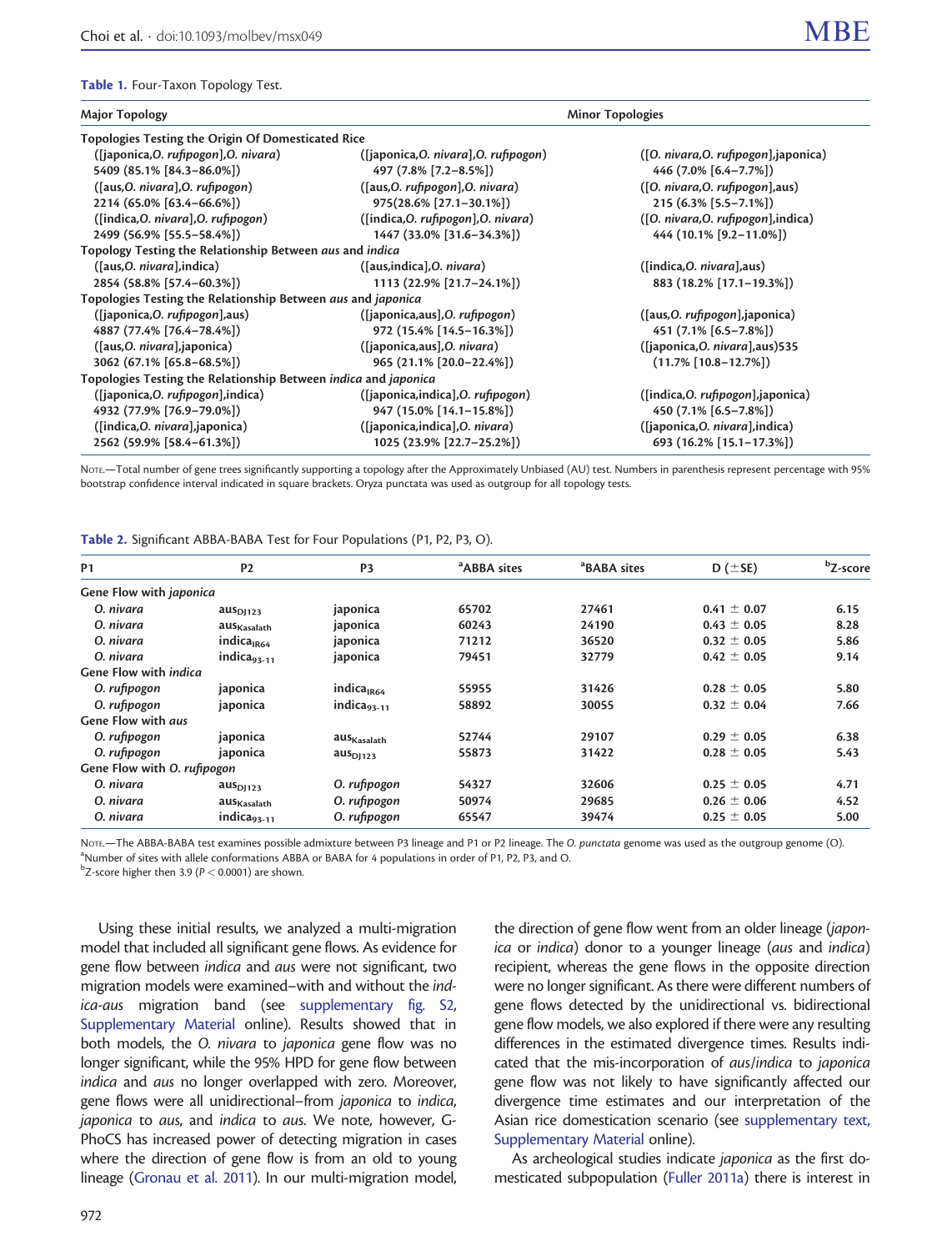<span id="page-4-0"></span>estimating time of split from O. rufipogon using genetic data. Five separate replicate G-PhoCS runs were conducted and the replicate with the highest divergence time between O. rufipogon and japonica ( $\tau_{\text{RI}}$ ) were selected as the upper bound estimate (see [supplementary figs. S3 and S4,](http://mbe.oxfordjournals.org/lookup/suppl/doi:10.1093/molbev/msx049/-/DC1) [Supplementary](http://mbe.oxfordjournals.org/lookup/suppl/doi:10.1093/molbev/msx049/-/DC1) [Material](http://mbe.oxfordjournals.org/lookup/suppl/doi:10.1093/molbev/msx049/-/DC1) online). We note that none of the replicate estimates were significantly different from one another. Estimates for the ancestral population size and divergence times across the Asian rice complex are shown in [figure 2](#page-5-0).

G-PhoCS estimated current population sizes were inconsistent and had large 95% HPD (see [supplementary fig. S3,](http://mbe.oxfordjournals.org/lookup/suppl/doi:10.1093/molbev/msx049/-/DC1) [Supplementary Material](http://mbe.oxfordjournals.org/lookup/suppl/doi:10.1093/molbev/msx049/-/DC1) online), likely due to weak evolutionary signal in the data for recent demographic events, where G-PhoCS has limited power ([Gronau et al. 2011](#page-9-0)). On the other hand, parameter estimates for the ancestral effective population sizes showed a series of bottlenecks that reduced  $N_e$  by  $\sim$ 20- to  $\sim$ 160-fold.

Total rates of gene flow were similar and moderate (median  $m_{\text{total}} = 11\%$  for indica to aus gene flow; median  $m_{\text{total}} = 15\%$ for japonica to aus gene flow; median  $m_{total} = 17\%$  for japonica to indica gene flow). This is likely an underestimate since neutral sequences were used for the G-PhoCS analysis, and significant introgression between domesticated rice subpopulations are expected to occur at non-neutral domestication genes ([Gross and Zhao 2014\)](#page-9-0). Thus, we considered gene flow as a parameter that allows deviations from the standard "lineage splitting and isolation model" while estimating divergence time  $(\tau)$  along the species phylogeny ([Gronau et al.](#page-9-0) [2011\)](#page-9-0). Results showed mis-incorporation of gene flow led to a significant upward bias in estimated divergence times for the O. rufipogon/japonica split ( $\tau_{\text{RI}}$ ) and downward bias in estimated divergence time for domesticated and wild rice population  $(\tau_{\text{root}})$  (see [supplementary fig. S4](http://mbe.oxfordjournals.org/lookup/suppl/doi:10.1093/molbev/msx049/-/DC1), [Supplementary](http://mbe.oxfordjournals.org/lookup/suppl/doi:10.1093/molbev/msx049/-/DC1) [Material](http://mbe.oxfordjournals.org/lookup/suppl/doi:10.1093/molbev/msx049/-/DC1) online).

Mutation rate estimates from a previous study on grass molecular evolution ([Gaut et al. 1996\)](#page-9-0) was used to calibrate the mutation rate scaled  $\tau$  to absolute divergence time (T) in years. Our analysis indicated the wild and domesticated Asian rice lineages last shared a common ancestor at  $\sim$ 362.4 thousand years ago (ka), comparable to the  ${\sim}400$  ka estimated using molecular clock approaches [\(Cheng et al. 2003;](#page-8-0) [Ma and](#page-9-0) [Bennetzen 2004;](#page-9-0) [Zhu and Ge 2005](#page-10-0)). Among the three domesticated rice populations, the absolute divergence time (i.e., mutation calibrated divergence time) of japonica lineage  $(T_{\rm RI})$  occurred earliest at 18.3 ka (with a 95% range of 13.1– 24.1 ka). This overlapped with the 95% HPD of indica lineage divergence time (12.0 ka with a 95% range of 6.7–17.7 ka). On the other hand,  $T_{RI}$  was significantly earlier than the divergence time of aus and O. nivara (6.3 ka with a 95% range of 1.7–9.1 ka), indicating that aus is a more recently formed rice subpopulation.

# **Discussion**

Hypotheses for multiple origins of Asian rice gain support primarily from phylogenetic analyses that indicate different rice subpopulations are more closely related to distinct O. rufipogon or O. nivara populations, rather than to each other

#### Table 3. Signs for the D<sub>FOIL</sub> Test Components.

| <sup>a</sup> Compared Genomes (P1,P2,P3,P4)                 | $D_{\rm BO}$ $D_{\rm II}$ $D_{\rm II}$ $D_{\rm II}$ $D_{\rm OII}$ |  |  |
|-------------------------------------------------------------|-------------------------------------------------------------------|--|--|
| O. nivara, aus <sub>D1123</sub> , japonica, O. rufipogon    |                                                                   |  |  |
| O. nivara, aus <sub>Kasalath</sub> , japonica, O. rufipogon |                                                                   |  |  |
| O. nivara, indica <sub>lR64</sub> , japonica, O. rufipogon  |                                                                   |  |  |
| O. nivara, indica <sub>93-11</sub> , japonica, O. rufipogon |                                                                   |  |  |

NOTE.—The O. punctata genome was used as the outgroup genome (O).

<sup>a</sup>Order of taxa (P1,P2,P3,P4) are arranged so that P1 and P2 are monophyletic and P3 and P4 are monophyletic.

 $^{\rm b}$ Signs for the four  ${\rm D_{FOL}}$  test components. D-statistic and chi-square value are listed in the [supplementary table S6](http://mbe.oxfordjournals.org/lookup/suppl/doi:10.1093/molbev/msx049/-/DC1), [Supplementary Material](http://mbe.oxfordjournals.org/lookup/suppl/doi:10.1093/molbev/msx049/-/DC1) online.

[\(Garris et al. 2005](#page-9-0); [Zhu and Ge 2005](#page-10-0); [Londo et al. 2006](#page-9-0); [Xu](#page-10-0) [et al. 2007;](#page-10-0) [He et al. 2011;](#page-9-0) [Xu et al. 2011](#page-10-0); [Huang et al. 2012a\)](#page-9-0). Our genome-wide analysis does show phylogenetic tree topologies consistent with multiple origins for each domesticated rice population. Specifically, the majority shows japonica as more closely-related with O. rufipogon, and indica with O. nivara, concordant with previous studies [\(Zhu and Ge](#page-10-0) [2005;](#page-10-0) [Londo et al. 2006;](#page-9-0) [Xu et al. 2007](#page-10-0); [Xu et al. 2011](#page-10-0)).

Interestingly, we have evidence that aus may have separate origins from an O. nivara progenitor independent of indica. Previous studies of genome-wide polymorphism have clustered aus and indica together [\(Garris et al. 2005;](#page-9-0) [McNally et al.](#page-9-0) [2009;](#page-9-0) [Xu et al. 2011\)](#page-10-0), however, none have specifically tested whether aus and indica have a single or separate origins. Our results suggest that japonica, indica, and aus have their origins in distinct ancestral populations, consistent with phylogeographic studies that show population structuring and geographic subdivision within O. rufipogon, with O. nivara as a separate group ([Sun et al. 2002;](#page-10-0) [Huang et al. 2012a;](#page-9-0) [Huang](#page-9-0) [et al. 2012b](#page-9-0); [Liu et al. 2015](#page-9-0)).

Archeological evidence suggests the domestication of rice occurred at the latest  $\sim$  6.5 ka ([Fuller et al. 2009\)](#page-9-0) or as early as  $\sim$ 8.5 ka [\(Deng et al. 2015](#page-9-0)) in the Lower and/or Middle Yangtze River basin ([Silva et al. 2015\)](#page-10-0). Our estimated divergence time, on the other hand, for the split of japonica and O. rufipogon lineages (18.3 ka) is much earlier. This earlier divergence fits with paleoenvironmental and archeological evidence. Wild rice only appeared in the Yangtze Basin after the Last Glacial Maximum  $\sim$  18 ka, representing an expansion from tropical refugia in the south of China [\(Fuller et al. 2010\)](#page-9-0). Archeologically recovered wild populations in and north of the Yangtze River, regarded as the most probable source of early domesticated rice ([Silva et al. 2015\)](#page-10-0), have since been extirpated by climate change and human impacts ([Fuller et al.](#page-9-0) [2010;](#page-9-0) [Fuller 2011a\)](#page-9-0). Thus, the last common ancestor between extant O. rufipogon of southern China and domesticated japonica should date to the immediately post-glacial era, that is.,  $\sim$ 18 ka. Earliest evidence for human use of wild rice in the Yangtze basin similarly dates to this period [\(Fuller and Qin](#page-9-0) [2009;](#page-9-0) [Fuller et al. 2010](#page-9-0)).

The indica/O. nivara divergence time  $(\sim$ 12.0 ka) similarly coincides with hypothesized geographic expansion of wild rice westwards in India during the terminal Pleistocene [\(Fuller et al. 2010](#page-9-0)), and the earliest evidence for rice use in this region. Rice phytoliths associated with vegetation burning suggest management for open habitats suitable for wild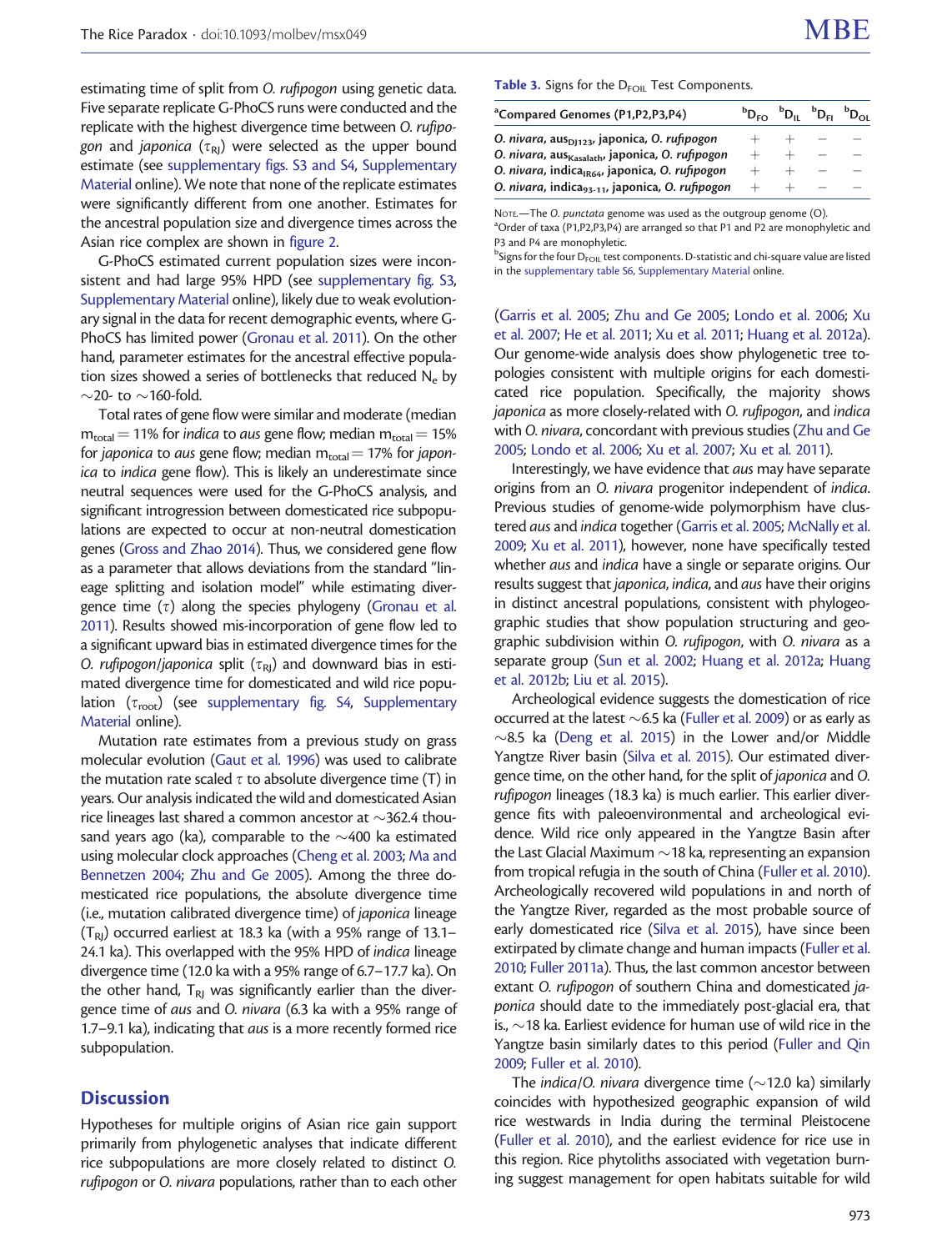<span id="page-5-0"></span>rice in the Ganges valley between  $\sim$ 14.5 and 8 ka [\(Fuller and](#page-9-0) [Qin 2009](#page-9-0)). Archeological evidence for reliance on rice in this area dates from  ${\sim}$ 9 ka, and has been interpreted as early management of a proto-indica that, however, did not lead to selection for domestication traits ([Fuller and Qin 2009;](#page-9-0) [Fuller 2011a;](#page-9-0) [Fuller 2011b](#page-9-0)). The importance of proto-indica in the evolution of domesticated rice is consistent with this transitional population still experiencing the predomestication cultivation phase of crop evolution ([Allaby](#page-8-0) [et al. 2008](#page-8-0)), when early agricultural societies have already begun planting O. nivara for food use, but prior to the evolution of domestication traits.

While there is strong genetic evidence for multiple population origins of O. sativa, there is also a history of introgressive hybridization during the evolution of this domesticated species. Specifically, we find clear introgression from japonica to both *indica* and *aus* in both the ABBA-BABA test,  $D_{FOM}$  test, and Bayesian modeling with G-PhoCS. In full coalescencebased demography modeling, we observe significant gene flow from japonica to indica (10–28%), and japonica to aus (8–41%). Parenthetically, we also see introgression fromindica to aus (5–33%). As aus have received gene flow from both japonica and indica it is also possible for some of the japonica originating introgression may have indirectly been transferred by japonica to indica then to aus.

Interestingly, previous studies indicate that such introgression resulted in the transfer of domestication alleles from early *japonica* to the *indica* (and now possibly *aus*) lineages. Analysis of key domestication genes Bh4, sh4, OsC1, and PROG1 [\(Saitoh et al. 2004](#page-9-0); [Li et al. 2006;](#page-9-0) [Jin et al. 2008;](#page-9-0) [Tan](#page-10-0) [et al. 2008](#page-10-0); [Zhu et al. 2011\)](#page-10-0) shows monophyly among domesticated rice subpopulation for these loci. Moreover, genomewide examination [\(Huang et al. 2012a](#page-9-0)) showed phylogenetic trees reconstructed from domestication-associated genomic regions clustered indica and japonica alleles together, again consistent with gene flow of domestication alleles from japonica.

These results validate an alternative model for the origin of domesticated rice that could resolve the various conflicting genetic patterns observed by numerous studies. Aspects of this model have been previously proposed ([Molina et al. 2011;](#page-9-0) [Huang et al. 2012a](#page-9-0); [Huang and Han 2015](#page-9-0); [Castillo et al. 2016\)](#page-8-0), and our analysis provides more details about the timing and gene flow patterns underpinning this scenario. This model suggests that during the expansion of O. rufipogon/O. nivara across South and East Asia over the last  $\sim$ 500,000 years, populations of wild rice began to diverge in different parts of the species range. The last major expansion of wild rice, including O. rufipogon in East Asia and O. nivara in western South Asia took place as glacial conditions retreated from  $\sim$ 18 to  $\sim$ 13.5 ka [\(Fuller et al. 2010\)](#page-9-0). This maximal range extent of wild rice was in place in the Early Holocene ( $\sim$ 11.5 to  $\sim$ 8 ka). Local hunter/gatherer communities and early cultivators began to manage local wild rice populations, possibly in the terminal Pleistocene and certainly in the Early Holocene in India and in China. Differing genetic histories of indica and japonica together with archeological evidence for early Holocene subsistence in the Yangtze Valley in China and Ganges Valley in India suggests different management strategies ([Fuller and](#page-9-0)



FIG. 2. G-PhoCS estimated demographic model of the Asian rice complex. Each internal node has a median mutation rate calibrated divergence time (T) estimate (ka) with its 95% Highest Posterior Density (HPD) in parenthesis. Only the 95% HPD is shown for each ancestral effective population size  $(N_e)$ . Arrows indicate the migration band and direction of gene flow. Arrows are labeled with median and 95% HPD for the total migration rate estimates.

[Qin 2009](#page-9-0); [Fuller 2011a\)](#page-9-0), only one of which promoted domestication.

Domestication thus occurred first with japonica in the Yangtze Valley in China ([Fuller et al. 2009](#page-9-0); [Fuller and Qin](#page-9-0) [2009;](#page-9-0) [Deng et al. 2015\)](#page-9-0), associated with fixation of alleles for non-shattering, color, and other domestication traits. Subsequent spread of domesticated O. sativa ssp. japonica to India led to hybridization with wild O. nivara or a cultivated proto-indica, resulting in the incorporation of domestication alleles from japonica that resulted in the origin of indica and intensification of rice agriculture and its expansion in South/ Southeast Asia. Archeobotanically, there is no strong evidence for proto-indica having any domestication traits until the 2nd millennium BC, which is substantially later then the domestication time for japonica ([Fuller et al. 2010;](#page-9-0) [Fuller 2011a;](#page-9-0) [Bates et al.](#page-8-0) [2016](#page-8-0)). We, therefore, have a case of multiple origins of the various Asian rice subspecies/subpopulations (in China and India) but only one original de novo domestication (in China).

This multiple origin/single domestication model is consistent with archeological evidence [\(Fuller and Qin 2009;](#page-9-0) [Fuller](#page-9-0) [2011a;](#page-9-0) [Fuller 2011b](#page-9-0)). Archeobotanical samples have suggested the existence of a possible proto-indica population genetically divergent from the progenitor of japonica [\(Fuller](#page-9-0) [2011b\)](#page-9-0). Ancient DNA from rice  $>$ 2 ka of age in India shows both O. nivara/indica and japonica chloroplast haplotypes, which indicates mixed populations are indeed ancient [\(Castillo et al. 2016](#page-8-0)). Proto-indica may have been cultivated in India without being domesticated for millennia until introduction of domestication alleles from japonica [\(Fuller and](#page-9-0) [Qin 2009;](#page-9-0) [Fuller et al. 2010](#page-9-0); [Fuller 2011b\)](#page-9-0). Archeological finds of rice in northwest India dating 4–4.5 ka, for example, are morphologically wild, with  $<$  10% non-shattering spikelet bases ([Bates et al. 2016](#page-8-0)). Modeling of archeological data suggests that japonica rice moved westward out of China and into South Asia via Central Asia along a precursor of the historical Silk Route (the so-called Hexi corridor) perhaps shortly after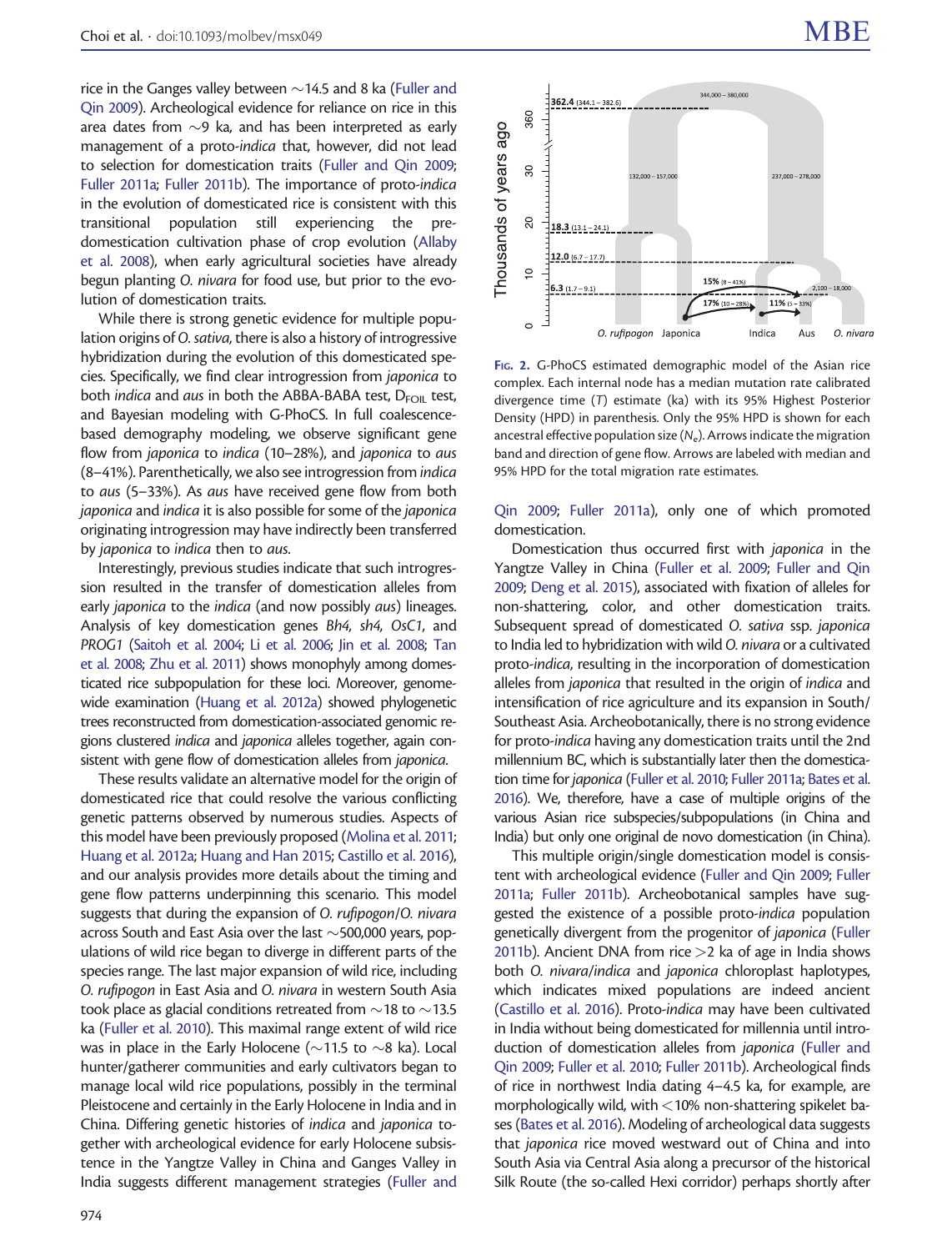$\sim$ 4 ka ([Stevens et al. 2016\)](#page-10-0). A*us* may have had a similar evolutionary trajectory with a proto-aus origin and millennia of pre-domestication cultivation, until it also received domestication alleles from japonica or indica.

Consistent with [McNally et al. \(2009\),](#page-9-0) our evidence of gene flow was not strictly unidirectional (from japonica to aus/ indica) as there were some evidence of gene flow from aus/ indica to japonica as well. The introgression from aus/indica to japonica, however, may have occurred during the diversification phase of rice, as historical and archeological evidence suggests the contact between domesticated indica and japonica were more recent then the initial time of their domestication ([Fuller et al. 2010](#page-9-0)). Here, estimating the dates of gene flow between domesticated rice from both genetic and archeological data would be an important area for future research. If consistent with our proposed domestication scenario, the gene flow originating from japonica would be older then gene flows originating either from aus or indica.

In the end, our analysis calls into question how we conceptualize our definition of domestication. Domestication is an evolutionary process that results in the genetic transformation of a wild species into one dependent on humans for reproduction and dispersal, as a consequence of its adaptive evolution to meet human needs. At the genetic level, however, domesticated species can be operationally defined as species that carry the suite of alleles that have been positively selected for human association, adaptation to cultivation environments, and to meet human needs. As humans translocated domesticated populations during species dispersal, these populations come into contact and hybridize with distinct regional wild populations, creating regional affinities in domesticated varieties. Such processes, dubbed introgressive capture, have been widely documented in domesticated animals ([Larson and Fuller 2014](#page-9-0)), and there is now increasing evidence of a similar process operating in some crop plants (e.g., in apples, [Cornille et al. 2014](#page-8-0)). The introgressive transfer of domestication alleles from japonica to other populations through gene flow is what led to the genetic merging of distinct populations into what we now consider one domesticated crop species, O. sativa ([Molina et al. 2011;](#page-9-0) [Huang et al. 2012a\)](#page-9-0). Indeed, O. sativa may be considered a complex of between 2–5 genetically distinct and (to greater or lesser degrees) reproductively isolated subspecies, bound together as a single crop species by shared presence of domestication alleles. As we identify various domestication genes in O. sativa, we can precisely identify the entire suite of loci that were selected and which characterize this one crop species, and model the precise evolutionary sequence that gave rise to this crucial domesticated crop species.

# Materials and Methods

# Oryza Genomes Analyzed

For consistency in the analyzed dataset Oryza species that have de novo assembled genome sequences were only analyzed. These include genome sequences that were obtained from EnsemblPlants release 30 [\(ftp://ftp.ensemblgenomes.](http://ftp://ftp.ensemblgenomes.org/pub/plants/) [org/pub/plants/](http://ftp://ftp.ensemblgenomes.org/pub/plants/); last accessed January 14, 2017) for cv.

Nipponbare [\(International Rice Genome Sequencing Project](#page-9-0) [2005\)](#page-9-0), cv. 93–11 (indica $_{93-11}$ ) ([Yu et al. 2002](#page-10-0)), cv. Kasalath (aus<sub>Kasalath</sub>) ([Sakai et al. 2014\)](#page-9-0), cv. IR64 (indica<sub>IR64</sub>), and cv. DJ123 (aus $_{D123}$ ) [\(Schatz et al. 2014](#page-9-0)). In addition, genome assembly from the International Oryza Map Alignment Project [\(Jacquemin et al. 2013\)](#page-9-0) were obtained and includes genome assemblies for O. nivara, O. rufipogon, O. punctata, O. glaberrima, O. barthii, O. brachyantha, O. longistaminata, O. glumaepatula, and O. meridionalis.

## Whole Genome Alignment of Oryza Genomes

Repetitive regions were identified and masked using Repeatmodeler ver. 1.0.8 [\(http://www.repeatmasker.org/](http://www.repeatmasker.org/RepeatModeler.html) [RepeatModeler.html;](http://www.repeatmasker.org/RepeatModeler.html) last accessed January 14, 2017) and Repeatmasker ver. 4.0.5 [\(http://www.repeatmasker.org/](http://www.repeatmasker.org/RMDownload.html) [RMDownload.html](http://www.repeatmasker.org/RMDownload.html); last accessed January 14, 2017). The japonica genome was used as reference and other genomes were aligned using LASTZ ver 1.03.73 [\(Harris 2007](#page-9-0); [http://](http://www.bx.psu.edu/∼rsharris/lastz/) [www.bx.psu.edu/](http://www.bx.psu.edu/∼rsharris/lastz/)~[rsharris/lastz/](http://www.bx.psu.edu/∼rsharris/lastz/); last accessed January 14, 2017). Alignment blocks less then 100 kb apart were then chained together [\(Kent et al. 2003\)](#page-9-0) using the UCSC Kent utilities suite [\(http://hgdownload.cse.ucsc.edu/admin/exe/](http://hgdownload.cse.ucsc.edu/admin/exe/linux.x86_64.v287/) [linux.x86\\_64.v287/](http://hgdownload.cse.ucsc.edu/admin/exe/linux.x86_64.v287/); last accessed January 14, 2017). To avoid evolutionary differences arising between ortholog and paralogs [\(Koonin 2005\)](#page-9-0), a single chain with the highest score was selected to represent each orthologous region of the reference genome. To generate a multi-genome alignment, the aligner MULTIZ [\(Blanchette et al. 2004](#page-8-0)) was used to combine the target non-reference genome alignments.

#### Estimating the Species Phylogeny

Genome annotations for the japonica genome were downloaded from EnsemblPlants release 30. Four-fold degenerate (4D) sites were extracted for each gene using the msa\_view program from the phast package ver. 1.3 [\(Hubisz et al. 2011;](#page-9-0) <http://compgen.cshl.edu/phast/>; last accessed January 14, 2017). All 4D sites were then concatenated into a single supergene alignment which was then used by RAxML ver. 8.2.5 [\(Stamatakis 2014\)](#page-10-0) to estimate the maximum-likelihood based phylogenetic tree. We assumed a general time reversible model of DNA substitution with gamma distributed rate variation. Confidence of the phylogeny was determined after 1,000 bootstrap replicates.

#### Testing Gene Tree Topologies

Using the japonica genome annotation, genes with overlapping genome coordinates were excluded from analysis. The program msa\_split from the phast package was used to parse out japonica CDS and its orthologous sequences from the multi-genome alignment. To control artifacts arising from missing data and alignment gaps, we omitted a gene if the proportion of missing sequence and gaps exceeded 20%.

RAxML estimated site-likelihood values were calculated for each non-overlapping japonica gene and its orthologs from aus, indica, O. rufipogon, and O. nivara. Significance of the phylogenetic relationships were determined using the Approximately Unbiased (AU) test ([Shimodaira 2002\)](#page-10-0) using the program CONSEL ver 0.20 ([Shimodaira and Hasegawa](#page-10-0)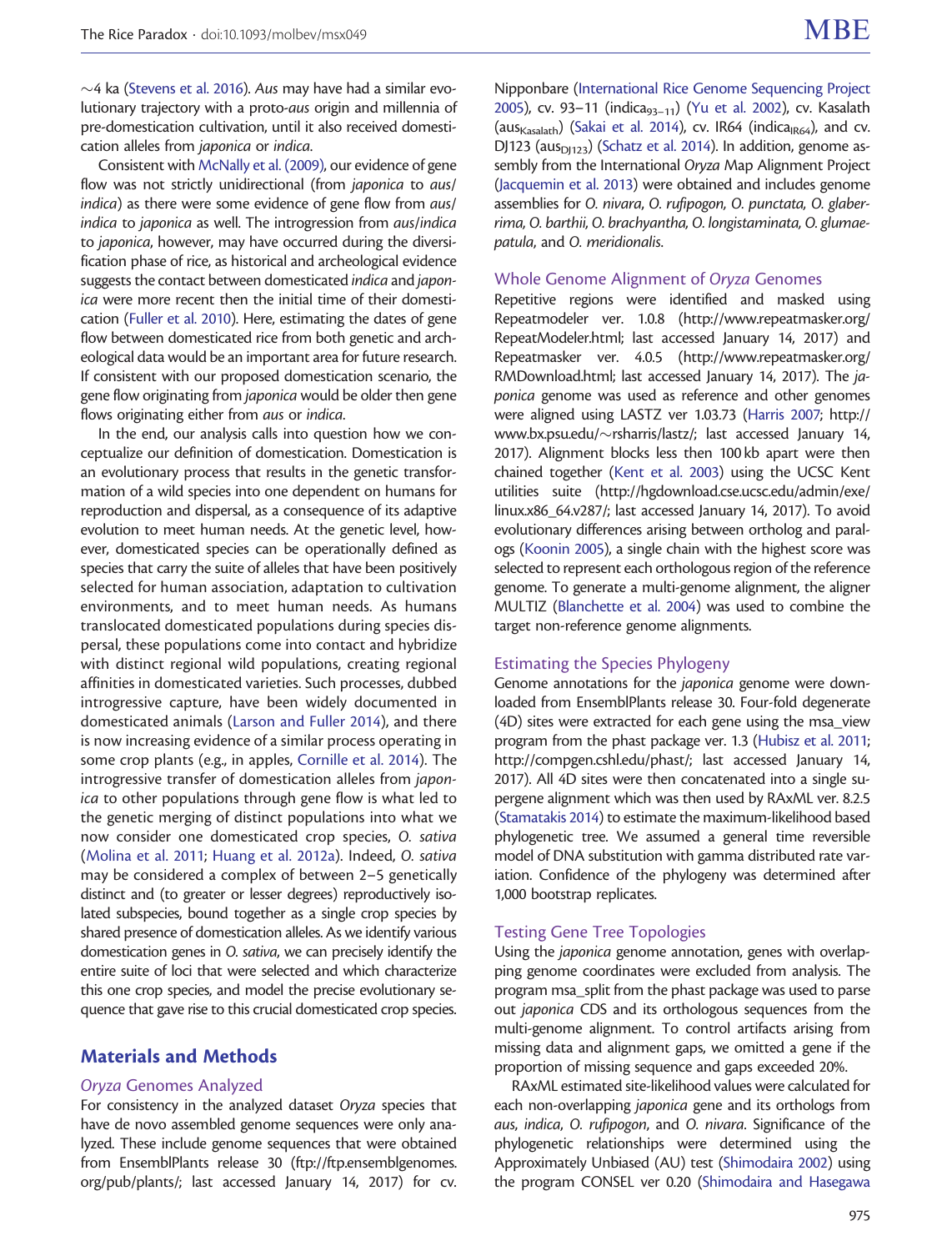[2001\)](#page-10-0). AU test results for genes with likelihood difference of zero between topologies were excluded. For each gene, the topology with AU test P value greater then 0.95 was selected as the best representative topology ([Schumer et al. 2016\)](#page-9-0).

The collection of gene tree topologies can then be used to infer the evolutionary history of a species complex (fig. 3A). For example, in a rooted four-taxon, involving three species (P1, P2, and P3) with an outgroup (O), there are three topologies that can be supported for each gene. The major topology would represent a single topology with support from majority of the genes, and its overrepresentation is likely to be due to its concordance with the underlying species phylogeny. The remaining two minor topologies will also be observed for some genes and are predicted to occur at almost equal frequencies due to incomplete lineage sorting [\(Pamilo](#page-9-0) [and Nei 1988](#page-9-0)). However, admixture between one of the two closely related sister species (P1 or P2 in Topology 1 of fig. 3A) with the third ingroup species (P3 in Topology 1 of fig. 3A) would generate an excess of one of the two minor topologies. Thus, quantification of gene tree topologies can be used to infer the underlying species phylogeny and admixture between taxa [\(Cui et al. 2013](#page-9-0); [Martin et al. 2013](#page-9-0); [Schumer et al. 2016\)](#page-9-0).

# ABBA-BABA and D<sub>FOIL</sub> Test for Detecting Evidence of Admixture

To detect evidence of admixture between and within the domesticated and wild rice ABBA-BABA test were conducted ([Green et al. 2010](#page-9-0); [Durand et al. 2011\)](#page-9-0). Similar to the topology test, the ABBA-BABA test also involves the same four-taxon phylogeny while examining sites with biallelic conformations (fig. 3B; where "A" corresponds to the ancestral allele and "B" corresponds to the derived allele state). Specifically, the test is restricted to sites where the outgroup has an "A" allele and the P3 taxon has a "B" allele, while the two most closely related taxa P1 and P2 differ in its allele state. Hence, with a taxa ordered as {P1,P2,P3,O} the possible allele conformations for each biallelic sites are "ABBA" and "BABA." Sites with ABBA or BABA conformation are then counted to determine whether there has been admixture between P1 and P3 or P2 and P3 taxa. As incomplete lineage sorting leads to an almost equal number of biallelic sites with the ABBA or BABA conformation, gene flow between P2 and P3 or P1 and P3 is expected to generate an excess of ABBA or BABA sites, respectively. Using the ABBA and BABA site counts a D-statistic ([Green et al. 2010](#page-9-0); [Durand et al. 2011](#page-9-0)) can then be calculated where a positive D value indicates an excess of ABBA sites while a negative D value indicates an excess of BABA sites.

The O. punctata reference genome was used as the outgroup population (O) for all ABBA-BABA tests. Standard errors for the D-statistic were determined using jackknife resampling method by dividing the genome into 1 Mb blocks. Significance of Dstatistic was determined using a Z-test and ABBA-BABA test with Z-score greater then  $|3.9|$  were considered significant. We note that this does not correct for multiple hypothesis testing, however, our cutoff ( $P < 0.0001$ ) is higher than previous studies that have used this method [\(Green et al. 2010;](#page-9-0) [Freedman et al.](#page-9-0) [2014](#page-9-0); [Li et al. 2016\)](#page-9-0).





FIG. 3. Phylogenomic methods for examining species relationship and admixture. The methods involve a rooted four-taxon phylogeny, specifically with three species (P1, P2, and P3) and an outgroup (O). P1 and P2 are most closely related to each other while P3 is an in-group taxon that is equally distant to both P1 and P2. (A) Gene tree topology test. T1, T2, and T3 represent total number of genes supporting Topology 1, 2, and 3, respectively. In this hypothetical example, Topology 1 is assumed to be the major topology. (B) ABBA-BABA test. NABBA and NBABA represent total number of sites with the "ABBA" and "BABA" conformation, respectively.

Although the ABBA-BABA test detects evidence of admixture it is not able to determine the direction of the introgression. To determine the direction of introgression the  $D_{FOM}$ test ([Pease and Hahn 2015\)](#page-9-0) was conducted. This method is an extension of the four-taxon ABBA-BABA test by analyzing biallelic sites from a five-taxon phylogeny. Specifically, the test requires that the underlying species phylogeny for the five-taxon consists of two pairs of sister species in a symmetrical conformation: (((P1,P2),(P3,P4,)),O) (see [supplementary](http://mbe.oxfordjournals.org/lookup/suppl/doi:10.1093/molbev/msx049/-/DC1) [fig. S6,](http://mbe.oxfordjournals.org/lookup/suppl/doi:10.1093/molbev/msx049/-/DC1) [Supplementary Material](http://mbe.oxfordjournals.org/lookup/suppl/doi:10.1093/molbev/msx049/-/DC1) online). The ABBA-BABA test D-statistic essentially measures the relatedness between two sister species and a third ingroup species from a four-taxon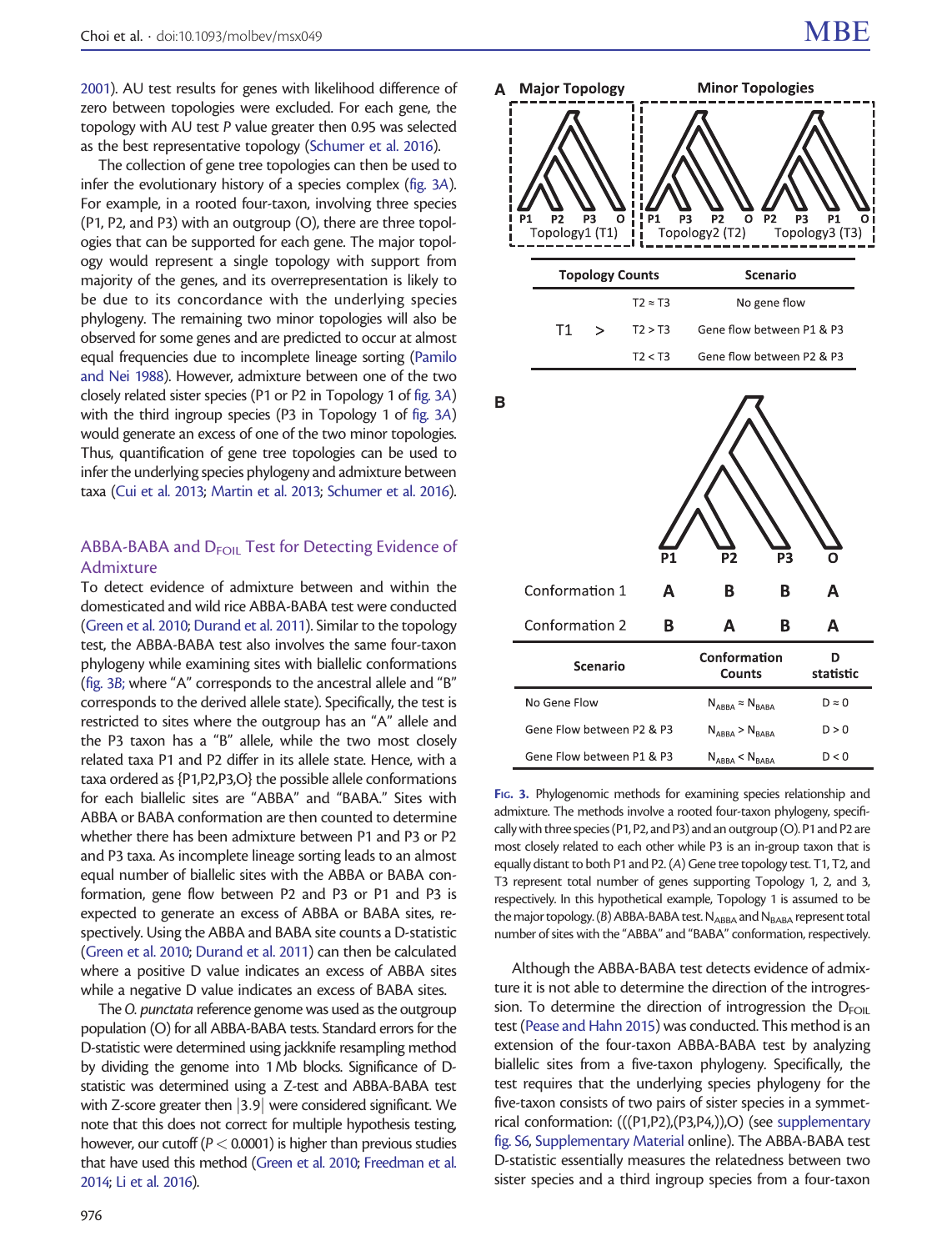<span id="page-8-0"></span>phylogeny. With a four-taxon there is only one possible Dstatistic but in a five-taxon with a symmetrical conformation there are four possible D-statistic values (referred as  $D_{FQ}$ ,  $D_{II}$ ,  $D_{F1}$ , and  $D_{O1}$  by [Pease and Hahn \[2015\]](#page-9-0); see [supplementary fig.](http://mbe.oxfordjournals.org/lookup/suppl/doi:10.1093/molbev/msx049/-/DC1) [S6](http://mbe.oxfordjournals.org/lookup/suppl/doi:10.1093/molbev/msx049/-/DC1), [Supplementary Material](http://mbe.oxfordjournals.org/lookup/suppl/doi:10.1093/molbev/msx049/-/DC1) online). Unidirectional introgression involving a species from one monophyletic group to another (i.e.,  $P1 \rightarrow P3$ ) would lead to a paraphyletic relationship, clustering the recipient species with the donor group: that is, ((((P1,P2),P3),P4),O). Here, the recipient species not only clusters with the donor species, but also with the donors' sister species leading to distinct signs  $(+, -$ , or 0) for the four D-statistics. Thus, the combination of signs from each four Dstatistic holds information on the direction of introgression (see [supplementary table S6,](http://mbe.oxfordjournals.org/lookup/suppl/doi:10.1093/molbev/msx049/-/DC1) [Supplementary Material](http://mbe.oxfordjournals.org/lookup/suppl/doi:10.1093/molbev/msx049/-/DC1) online).

Each  $D_{FOM}$  statistic was calculated using the dfoil script (<https://github.com/jbpease/dfoil>; last accessed January 14, 2017) and significance for each D-statistic was assessed using a chi-squared goodness-of-fit test with 1 degrees of freedom ([Pease and Hahn 2015\)](#page-9-0). Similar to the ABBA-BABA test cutoff, we chose  $D_{FOM}$  test with chi-squared values greater than 15.14  $(P < 0.0001)$  as significant.

#### Estimating Demographic Parameters

The software Generalized Phylogenetic Coalescent Sampler (G-PhoCS) ver 1.2.3 was used to estimate the demography parameters ancestral population sizes, divergence times, and migration rates using loci close to neutrality [\(Gronau et al.](#page-9-0) [2011\)](#page-9-0). Each locus length was chosen as 1 kb while between loci at least 50 kb apart. Sites without insertions/deletions were only counted towards the final size of a locus.

Neutral loci were selected in a similar manner to [Gronau](#page-9-0) [et al. \(2011\).](#page-9-0) Three non-neutral regions were of interest: i) genic regions, ii) repetitive regions, and iii) conserved noncoding sequences (CNSs): Using the japonica genome as the reference, site-wise phastcons scores [\(Siepel et al. 2005\)](#page-10-0) were calculated using 4-fold degenerate site as the neutral model. Sites with phastcons scores greater than 0.8 were considered candidate CNSs. Any CNSs separated by 10 bps were merged and 100 bps flanking each CNS were considered to be functional.

For every demography scenario, we ran G-PhoCS five times to ensure convergence. Each MCMC run had 3,000,000 iterations and 10–25% of the iterations were discarded burn-in runs. Priors were modeled using a gamma distribution ( $\alpha = 1$ and  $\beta$  = 10,000 for population size and divergence time;  $\alpha$  = 0.002 and  $\beta$  = 0.00001 for migration rates). To estimate gene flow, we took an approach similar to [Freedman et al.](#page-9-0) [\(2014\)](#page-9-0). Initially, migration bands were fitted between two terminal branch lineages where gene flow was hypothesized to occur in both directions. Then we ran a model incorporating all significant migration bands and estimated population sizes and divergence times. Outputs were analyzed with program Tracer ver 1.6 [\(http://tree.bio.ed.ac.uk/software/](http://tree.bio.ed.ac.uk/software/tracer/) [tracer/](http://tree.bio.ed.ac.uk/software/tracer/); last accessed January 14, 2017) to determine the burn-in cutoff and 95% HPD for each parameter.

Estimated parameters are scaled by the mutation rate  $(\mu)$ (population size  $\theta = 4N_e\mu$  where N<sub>e</sub> is effective population size; divergence time  $\tau = T\mu/g$  where T is absolute

divergence time in years and g is average generation time in years). To estimate calibrated population size  $(N_e)$  and divergence time (T),  $\mu$  was estimated at 6.5  $\times$  10<sup>-9</sup> mutations per site per generation ( $=$  year) from grass data [\(Gaut et al. 1996\)](#page-9-0). Migration rate (*m*) is also scaled by  $\mu$  and estimates the proportion of individuals in the target population that have origins in the source population. To estimate migration independent of  $\mu$ , total migration rate ( $m_{\text{total}}$ ) was calculated by scaling against the total time of the migration event  $(m_{\text{total}} = m \cdot \tau)$ . Here,  $m_{\text{total}}$  represents the probability a target population received gene flow from the source population.

#### Supplementary Material

[Supplementary data](http://mbe.oxfordjournals.org/lookup/suppl/doi:10.1093/molbev/msx049/-/DC1) are available at Molecular Biology and Evolution online.

# Acknowledgments

We would like to thank Bin Han and Nori Kurata for providing early access to the O. rufipogon genome assembly used in this study. We thank New York University - High Performance Computing for providing computational resources and support. This work was funded in part by grants from the National Science Foundation Plant Genome Research Program (IOS-1126971 and IOS-1546218), the Zegar Family Foundation (A16-0051) and the NYU Abu Dhabi Research Institute (G1205) to M.D.P., and from the UK Natural Environment Research Council (NERC) to D.Q.F. (NE/N010957/1).

## References

- Allaby RG, Fuller DQ, Brown TA. 2008. The genetic expectations of a protracted model for the origins of domesticated crops. Proc Natl Acad Sci. 105:13982–13986.
- Bates J, Petrie CA, Singh RN. 2016. Approaching rice domestication in South Asia: new evidence from Indus settlements in northern India. J Archaeol Sci. Advance Access published November 21, 2016, doi: [http://dx.doi.org/10.1016/j.jas.2016.04.018.](http://dx.doi.org/10.1016/j.jas.2016.04.018)
- Blanchette M, Kent WJ, Riemer C, Elnitski L, Smit AFA, Roskin KM, Baertsch R, Rosenbloom K, Clawson H, Green ED, et al. 2004. Aligning multiple genomic sequences with the threaded blockset aligner. Gen Res. 14:708–715.
- Castillo CC, Tanaka K, Sato Y-I, Ishikawa R, Bellina B, Higham C, Chang N, Mohanty R, Kajale M, Fuller DQ. 2016. Archaeogenetic study of prehistoric rice remains from Thailand and India: evidence of early japonica in South and Southeast Asia. Archaeol Anthropol Sci. 8:523–543.
- Chen J, Ding J, Ouyang Y, Du H, Yang J, Cheng K, Zhao J, Qiu S, Zhang X, Yao J, et al. 2008. A triallelic system of S5 is a major regulator of the reproductive barrier and compatibility of indica-japonica hybrids in rice. Proc Natl Acad Sci. 105:11436–11441.
- Cheng C, Motohashi R, Tsuchimoto S, Fukuta Y, Ohtsubo H, Ohtsubo E. 2003. Polyphyletic origin of cultivated rice: based on the interspersion pattern of SINEs. Mol Biol Evol. 20:67–75.
- Civáň P, Craig H, Cox CJ, Brown TA, Fuller DQ, Molina J, Huang X, Gross BL, Zhao Z, Goff SA, et al. 2015. Three geographically separate domestications of Asian rice. Nat Plants. 1:15164.
- Cornille A, Giraud T, Smulders MJM, Roldán-Ruiz I, Gladieux P. 2014. The domestication and evolutionary ecology of apples. Trends Genet. 30(2):57–65.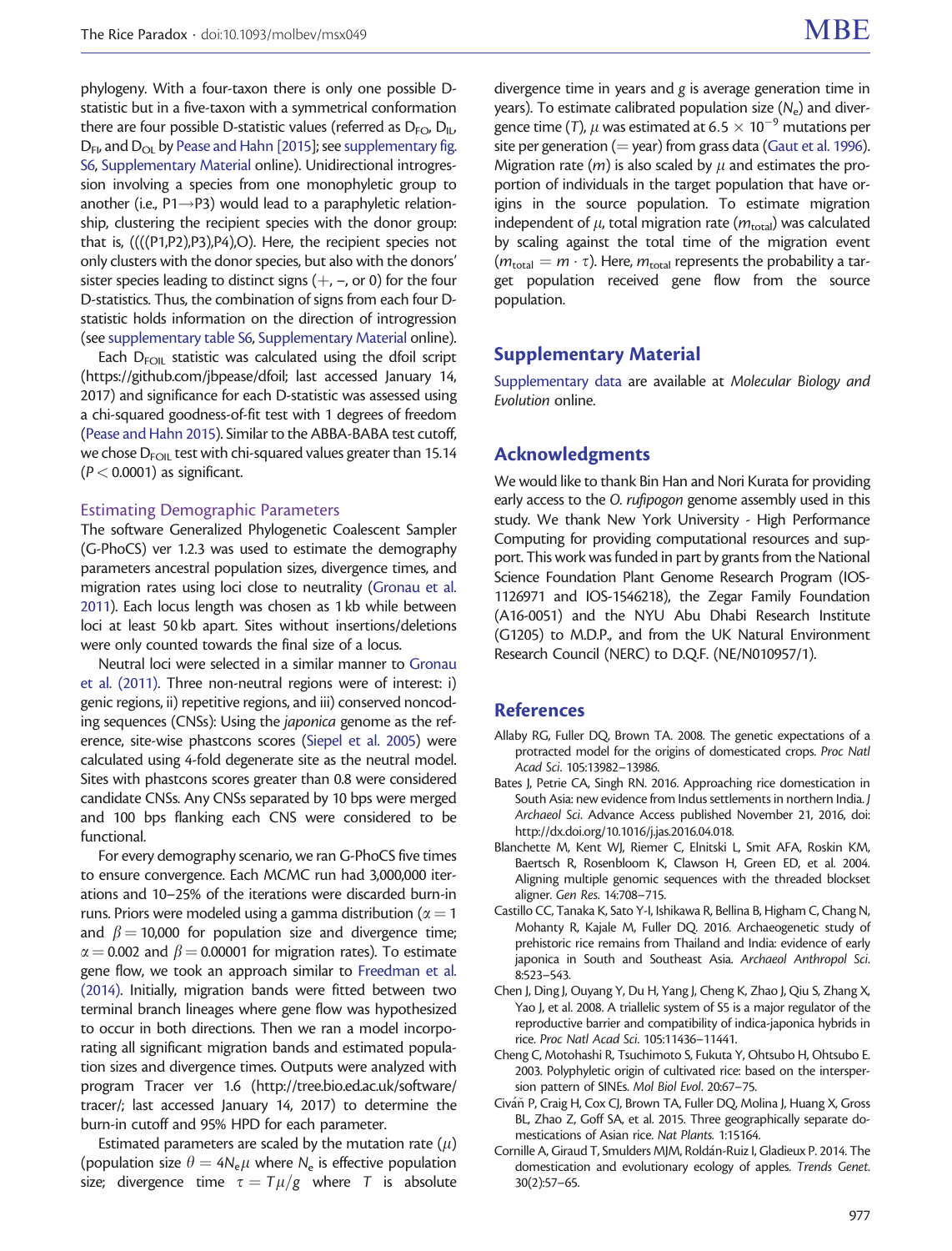- <span id="page-9-0"></span>Cui R, Schumer M, Kruesi K, Walter R, Andolfatto P, Rosenthal GG. 2013. Phylogenomics reveals extensive reticulate evolution in Xiphophorus fishes. Evolution 67(8):2166–2179.
- Degnan JH, Rosenberg NA. 2009. Gene tree discordance, phylogenetic inference and the multispecies coalescent. Trends Ecol Evol. 24:332–340.
- Deng Z, Qin L, Gao Y, Weisskopf AR, Zhang C, Fuller DQ. 2015. From early domesticated rice of the middle yangtze basin to millet, rice and wheat agriculture: archaeobotanical macro-remains from Baligang, Nanyang Basin, Central China (6700-500 BC). PLoS One 10:e0139885.
- Durand EY, Patterson N, Reich D, Slatkin M. 2011. Testing for ancient admixture between closely related populations. Mol Biol Evol. 28:2239–2252.
- Freedman AH, Gronau I, Schweizer RM, Ortega-Del Vecchyo D, Han E, Silva PM, Galaverni M, Fan Z, Marx P, Lorente-Galdos B, et al. 2014. Genome sequencing highlights the dynamic early history of dogs. PLoS Genet. 10:e1004016.
- Fuller DQ. 2011a. Pathways to Asian civilizations: tracing the origins and spread of rice and rice cultures. Rice 4:78–92.
- Fuller DQ. 2011b. Finding plant domestication in the Indian subcontinent. Curr Anthropol. 52:S347–S362.
- Fuller DQ, Qin L. 2009. Water management and labour in the origins and dispersal of Asian rice. World Archaeol. 41:88–111.
- Fuller DQ, Qin L, Zheng Y, Zhao Z, Chen X, Hosoya LA, Sun G-P. 2009. The domestication process and domestication rate in rice: spikelet bases from the Lower Yangtze. Science 323:1607–1610.
- Fuller DQ, Sato Y-I, Castillo C, Qin L, Weisskopf AR, Kingwell-Banham EJ, Song J, Ahn S-M, van Etten J. 2010. Consilience of genetics and archaeobotany in the entangled history of rice. Archaeol Anthropol Sci. 2:115–131.
- Garris AJ, Tai TH, Coburn J, Kresovich S, McCouch S. 2005. Genetic structure and diversity in Oryza sativa L. Genetics 169:1631–1638.
- Gaut BS, Morton BR, McCaig BC, Clegg MT. 1996. Substitution rate comparisons between grasses and palms: synonymous rate differences at the nuclear gene Adh parallel rate differences at the plastid gene rbcL. Proc Natl Acad Sci USA. 93:10274–10279.
- Gnanamanickam SS. 2009. Rice and its importance to human life. In: Biological control of rice diseases. Dordrecht: Springer Netherlands. p. 1–11.
- Green RE, Krause J, Briggs AW, Maricic T, Stenzel U, Kircher M, Patterson N, Li H, Zhai W, Fritz MH-Y, et al. 2010. A draft sequence of the Neandertal genome. Science 328:710–722.
- Gronau I, Hubisz MJ, Gulko B, Danko CG, Siepel A. 2011. Bayesian inference of ancient human demography from individual genome sequences. Nat Genet. 43:1031–1034.
- Gross BL, Zhao Z. 2014. Archaeological and genetic insights into the origins of domesticated rice. Proc Natl Acad Sci. 111:6190–6197.
- Harris RS. 2007. Improved pairwise alignment of genomic dna. Ph.D. Thesis, Pennsylvania State Univ.
- He Z, Zhai W, Wen H, Tang T, Wang Y, Lu X, Greenberg AJ, Hudson RR, Wu C-I, Shi S. 2011. Two evolutionary histories in the genome of rice: the roles of domestication genes. Mauricio R, editor. PLoS Genet 7:e1002100.
- Huang X, Kurata N, Wei X, Wang Z-X, Wang A, Zhao Q, Zhao Y, Liu K, Lu H, Li W, et al. 2012a. A map of rice genome variation reveals the origin of cultivated rice. Nature 490:497–501.
- Huang P, Molina J, Flowers JM, Rubinstein S, Jackson SA, Purugganan MD, Schaal BA. 2012b. Phylogeography of Asian wild rice, Oryza rufipogon: a genome-wide view. Mol Ecol. 21:4593–4604.
- Huang X, Han B. 2015. Rice domestication occurred through single origin and multiple introgressions. Nat Plants. 2:15207.
- Hubisz MJ, Pollard KS, Siepel A. 2011. PHAST and RPHAST: phylogenetic analysis with space/time models. Brief Bioinform. 12:41–51.
- International Rice Genome Sequencing Project. 2005. The map-based sequence of the rice genome. Nature 436:793–800.
- Jacquemin J, Bhatia D, Singh K, Wing RA. 2013. The International Oryza Map Alignment Project: development of a genus-wide comparative genomics platform to help solve the 9 billion-people question. Curr Opin Plant Biol. 16:147–156.
- Jin J, Huang W, Gao J-P, Yang J, Shi M, Zhu M-Z, Luo D, Lin H-X. 2008. Genetic control of rice plant architecture under domestication. Nat Genet. 40:1365–1369.
- Kent WJ, Baertsch R, Hinrichs A, Miller W, Haussler D. 2003. Evolution's cauldron: duplication, deletion, and rearrangement in the mouse and human genomes. Proc Natl Acad Sci. 100:11484–11489.
- Khush GS. 1997. Origin, dispersal, cultivation and variation of rice. Plant Mol Biol. 35:25–34.
- Koonin EV. 2005. Orthologs, paralogs, and evolutionary genomics. Annu Rev Genet. 39:309–338.
- Larson G, Fuller DQ. 2014. The evolution of animal domestication. Ann Rev Ecol Evol Syst. 45(1):115–136.
- Li C, Zhou A, Sang T. 2006. Rice domestication by reducing shattering. Science 311:1936–1939.
- Li G, Davis BW, Eizirik E, Murphy WJ. 2016. Phylogenomic evidence for ancient hybridization in the genomes of living cats (Felidae). Genome Res. 26:1–11.
- Liu R, Zheng X-M, Zhou L, Zhou H-F, Ge S. 2015. Population genetic structure of Oryza rufipogon and Oryza nivara: implications for the origin of O. nivara. Mol Ecol. 24:5211–5228.
- Londo JP, Chiang Y-C, Hung K-H, Chiang T-Y, Schaal BA. 2006. Phylogeography of Asian wild rice, Oryza rufipogon, reveals multiple independent domestications of cultivated rice, Oryza sativa. Proc Natl Acad Sci. 103:9578–9583.
- Ma J, Bennetzen JL. 2004. Rapid recent growth and divergence of rice nuclear genomes. Proc Natl Acad Sci. 101:12404–12410.
- Martin SH, Dasmahapatra KK, Nadeau NJ, Salazar C, Walters JR, Simpson F, Blaxter M, Manica A, Mallet J, Jiggins CD. 2013. Genome-wide evidence for speciation with gene flow in Heliconius butterflies. Genome Res. 23:1817–1828.
- Matsuo T, Futsuhara Y, Kikuchi F, Yamaguchi H. 1997. Science of the rice plant. Tokyo: Food and Agriculture Policy Research Center.
- McNally KL, Childs KL, Bohnert R, Davidson RM, Zhao K, Ulat VJ, Zeller G, Clark RM, Hoen DR, Bureau TE, et al. 2009. Genomewide SNP variation reveals relationships among landraces and modern varieties of rice. Proc Natl Acad Sci. 106:12273–12278.
- Molina J, Sikora M, Garud N, Flowers JM, Rubinstein S, Reynolds A, Huang P, Jackson S, Schaal BA, Bustamante CD, et al. 2011. Molecular evidence for a single evolutionary origin of domesticated rice. Proc Natl Acad Sci. 108:8351–8356.
- Oka HI. 1988. Origin of cultivated rice. Japan: Scientific Societies Press.
- Pamilo P, Nei M. 1988. Relationships between gene trees and species trees. Mol Biol Evol. 5:568–583.
- Pease JB, Hahn MW. 2015. Detection and polarization of introgression in a five-taxon phylogeny. Syst Biol. 64:651–662.
- Pollard DA, Iyer VN, Moses AM, Eisen MB. 2006. Widespread discordance of gene trees with species tree in drosophila: evidence for incomplete lineage sorting. PLoS Genet. 2:e173.
- Saitoh K, Onishi K, Mikami I, Thidar K, Sano Y. 2004. Allelic diversification at the C (OsC1) locus of wild and cultivated rice: nucleotide changes associated with phenotypes. Genetics 168:997–1007.
- Sakai H, Kanamori H, Arai-Kichise Y, Shibata-Hatta M, Ebana K, Oono Y, Kurita K, Fujisawa H, Katagiri S, Mukai Y, et al. 2014. Construction of pseudomolecule sequences of the aus rice cultivar kasalath for comparative genomics of Asian cultivated rice. DNA Res. 21:397–405.
- Sang T, Ge S. 2007. Genetics and phylogenetics of rice domestication. Curr Opin Genet Dev. 17:533–538.
- Schatz MC, Maron LG, Stein JC, Wences AH, Gurtowski J, Biggers E, Lee H, Kramer M, Antoniou E, Ghiban E, et al. 2014. Whole genome de novo assemblies of three divergent strains of rice, Oryza sativa, document novel gene space of aus and indica. Genome Biol. 15:506.
- Schumer M, Cui R, Powell DL, Rosenthal GG, Andolfatto P. 2016. Ancient hybridization and genomic stabilization in a swordtail fish. Mol Ecol. 25:2661–2679.
- Second G. 1982. Origin of the genic diversity of cultivated rice (Oryza spp.): study of the polymorphism scored at 40 isozyme loci. Jpn J Genet. 57:25–57.